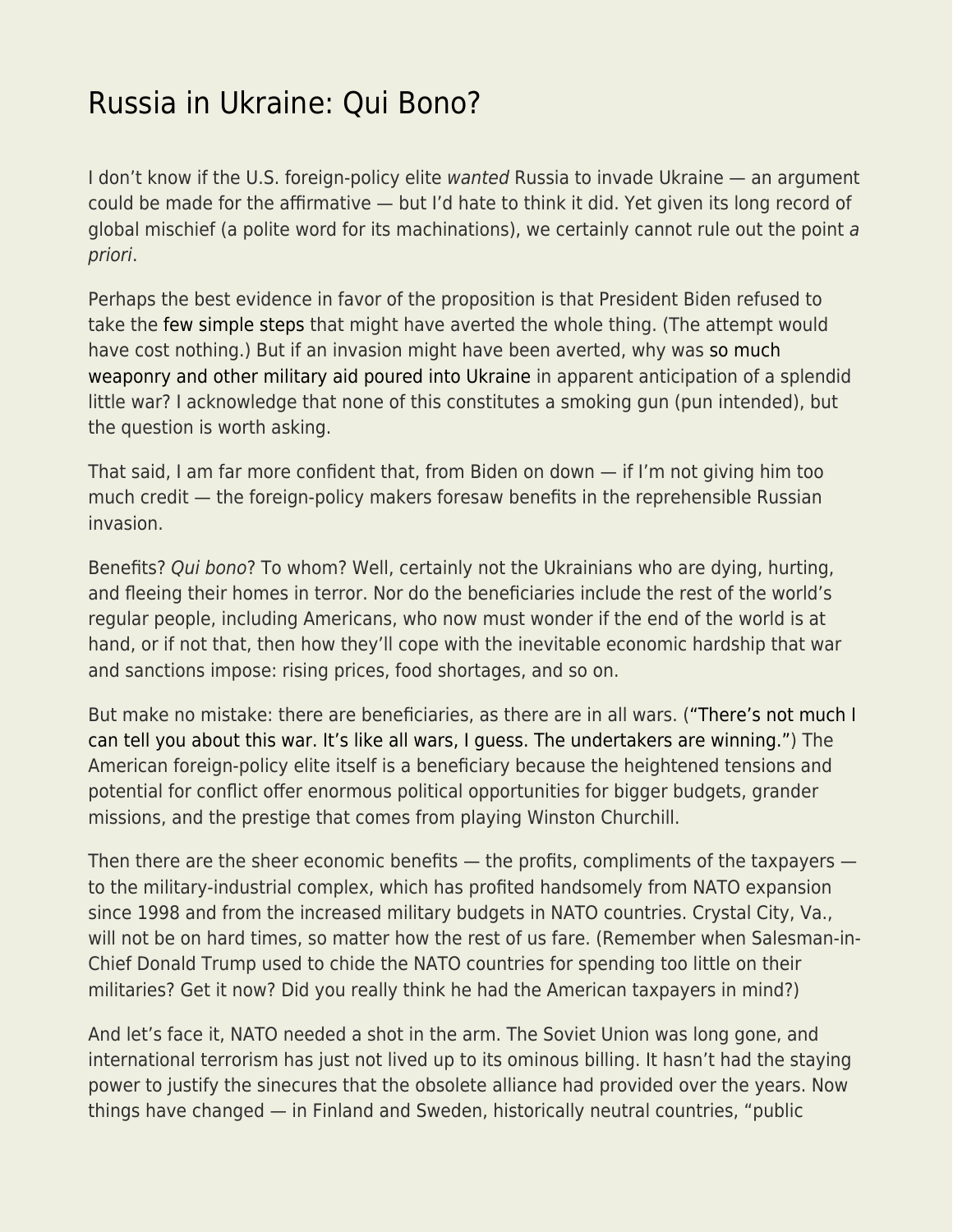support for joining NATO has surged to record levels," Yasmeen Serhan [writes](https://www.theatlantic.com/international/archive/2022/03/putin-nato-finland-sweden-support-ukraine/626965/) in The Atlantic.

Nor should we underrate the satisfaction that the elite expects to get from the likely prolonged Russian quagmire. As Scott Horton [writes,](https://libertarianinstitute.org/articles/the-history-behind-the-russia-ukraine-war/)

Weapons to Ukraine had all been supposedly "calibrated" they said, "not to provoke Mr. Putin," officials told the New York Times. Maybe arming an insurgency truly is Plan B after an invasion they truly meant to deter and these Democrats are just very poor at "calibration." But they sure seem to be thinking ahead to how an invasion could hurt Russia, with the poor Ukrainians serving as merely an instrument against them.

"The level of military support would make our efforts in Afghanistan against the Soviet Union [in the 1980s] look puny by comparison," said former Hillary Clinton adviser retired Adm. James Stavridis. I sense some anticipatory glee.

The failed presidential candidate herself — the one who did as much as anyone to ratchet up tensions with Russia during and after her witless campaign — herself weighed in during a [Feb. 28 MSNBC interview](https://www.msnbc.com/transcripts/rachel-maddow-show/transcript-rachel-maddow-show-2-28-22-n1290370). She was asked what she thought about Americans going to fight as private individuals (as they did during the Spanish Civil War in the 1930s), and also whether other countries, including NATO members, ought to send troops to fight the Russians. Clinton responded:

It may well be that some people will go into Ukraine to help fight the Russians.

I don't think it s a good idea for that to be a government-sponsored effort. And I think people who go should be made aware that they are going on their own.

It is heartbreaking to see Ukraine standing alone against Russia, although they`re doing so far an amazing job in rallying their citizens. I don`t think you will find any country right now that will do that.

And then she added:

But, remember, the Russians invaded Afghanistan back in 1980. And although no country went in, they certainly had a lot of countries supplying arms and advice and even some advisers to those who were recruited to fight Russia. It didn`t end well for the Russians. There were other unintended consequences, as we know. But the fact is that a very motivated and then funded and armed insurgency basically drove the Russians out of Afghanistan.

Did you catch the carefully buried reference to 9/11 and all the death and destruction that ensued in the "war on terror" and that still plagues the Middle East? It's in these words: